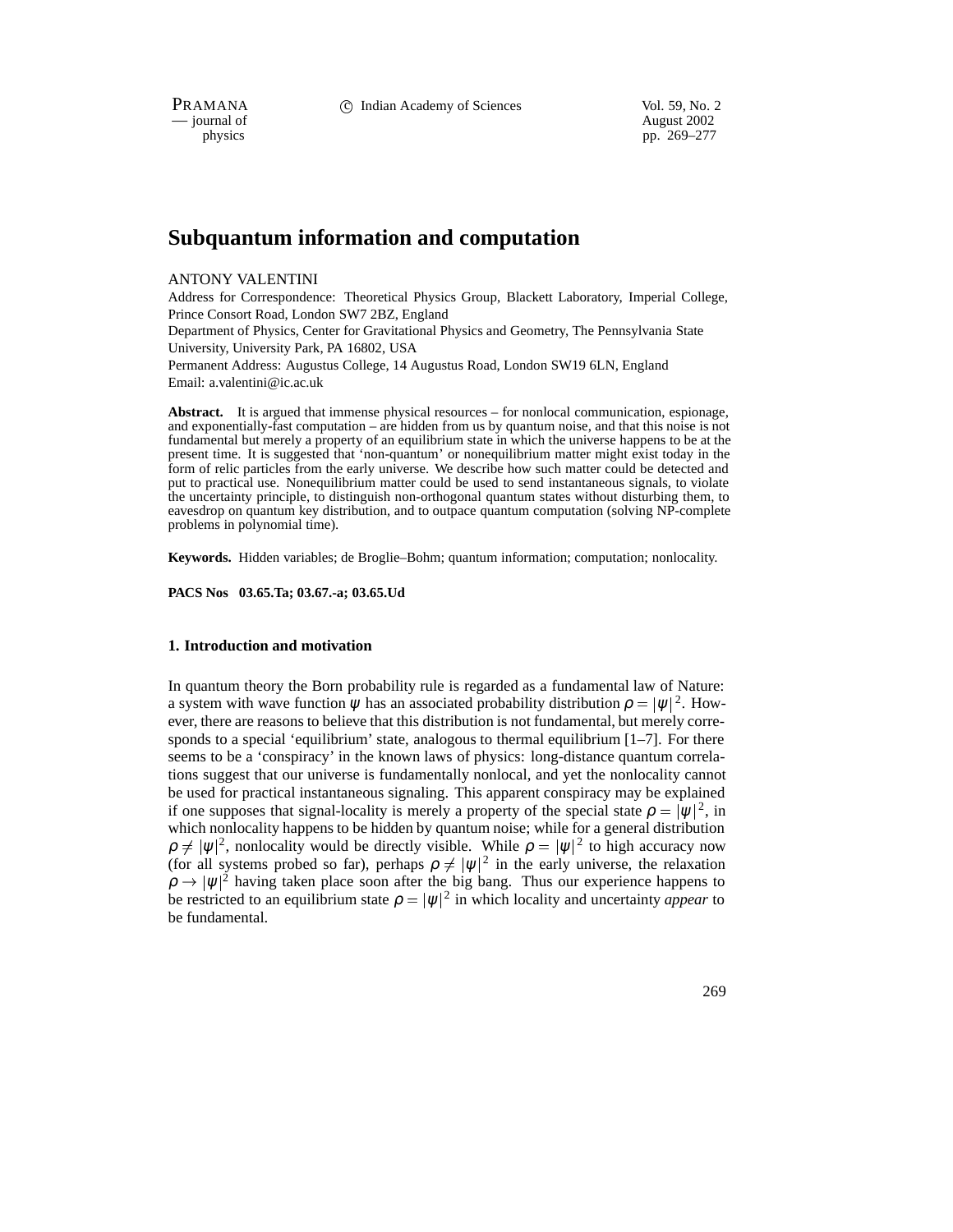### *Antony Valentini*

A heuristic analogy may be drawn with physics in a universe that has reached a state of thermal 'heat death', in which all systems have the same temperature [2]. In such a universe there is a universal probability distribution given by the Boltzmann rule  $\rho =$  $e^{-E/kT}/Z$ , analogous to our universal Born rule  $\rho = |\psi|^2$ ; all systems are subject to a universal thermal noise, analogous to our universal uncertainty noise; and it is impossible to convert thermal energy into useful work, just as it is impossible in our universe to convert quantum nonlocality into a useful instantaneous signal.

A precise model of this scenario is obtained in deterministic hidden-variables theories such as the pilot-wave theory of de Broglie and Bohm  $[1-14]$ . These nonlocal theories allow one to discuss the properties of hypothetical nonequilibrium distributions  $\rho \neq |\psi|^2$ , for which it may be shown that there are instantaneous signals at the statistical level [2,15,16]. Thus in these theories it may be asserted that quantum theory is just the theory of a special state  $\rho = |\psi|^2$  in which nonlocality happens to be hidden by statistical noise. And in pilotwave theory at least, the relaxation  $\rho \rightarrow |\psi|^2$  may be accounted for by an *H*-theorem [1,5], much as in classical statistical mechanics, so that  $\rho = |\psi|^2$  is indeed merely an equilibrium state [17].

Here we shall work with the pilot-wave model. The details of that model may or may not be correct: but it has qualitative features, such as nonlocality, that are known to be properties of all hidden-variables theories; and it is helpful to work with a specific, welldefined theory. In this model, a system with wave function  $\psi(x,t)$  has a configuration  $x(t)$ whose velocity is determined by  $\dot{x}(t) = j(x,t)/|\psi(x,t)|^2$ , where *j* is the quantum probability current. Quantum theory is recovered if one assumes that an ensemble of systems with wave function  $\psi_0(x)$  begins with a 'quantum equilibrium' distribution of configurations  $\rho_0(x) = |\psi_0(x)|^2$  at  $t = 0$  (guaranteeing  $\rho(x, t) = |\psi(x, t)|^2$  for all *t*). In effect, the Born rule is assumed as an initial condition. But the theory also allows one to consider arbitrary 'nonequilibrium' initial distributions  $\rho_0(x) \neq |\psi_0(x)|^2$ , which violate quantum theory [1–7], and whose evolution is given by the continuity equation

$$
\frac{\partial \rho(x,t)}{\partial t} + \nabla \cdot (\dot{x}(t) \rho(x,t)) = 0
$$

(the same equation that is satisfied by  $|\psi(x,t)|^2$ ).

Our working hypothesis, then, is that  $\rho = |\psi|^2$  is an equilibrium state, analogous to thermal equilibrium in classical mechanics. This state has special properties – in particular locality and uncertainty – which are not fundamental. It then becomes clear that a lot of new physics must be hidden behind quantum noise, physics that is unavailable to us only because we happen to be trapped in an equilibrium state.

This new physics might be accessible if the universe began in nonequilibrium  $\rho \neq |\psi|^2$ . First, in theories of cosmological inflation, early corrections to quantum fluctuations would change the spectrum of primordial density perturbations imprinted on the cosmic microwave background [6,7]. Second, relic cosmological particles that decoupled at sufficiently early times might still be in quantum nonequilibrium today, violating quantum mechanics [3–7].

The second possibility is particularly relevant here. If relic nonequilibrium matter from the early universe was discovered, what could we do with it? Thermal and chemical nonequilibrium have myriad technological applications; we expect that quantum nonequilibrium would be just as useful.

270 *Pramana – J. Phys.,* **Vol. 59, No. 2, August 2002**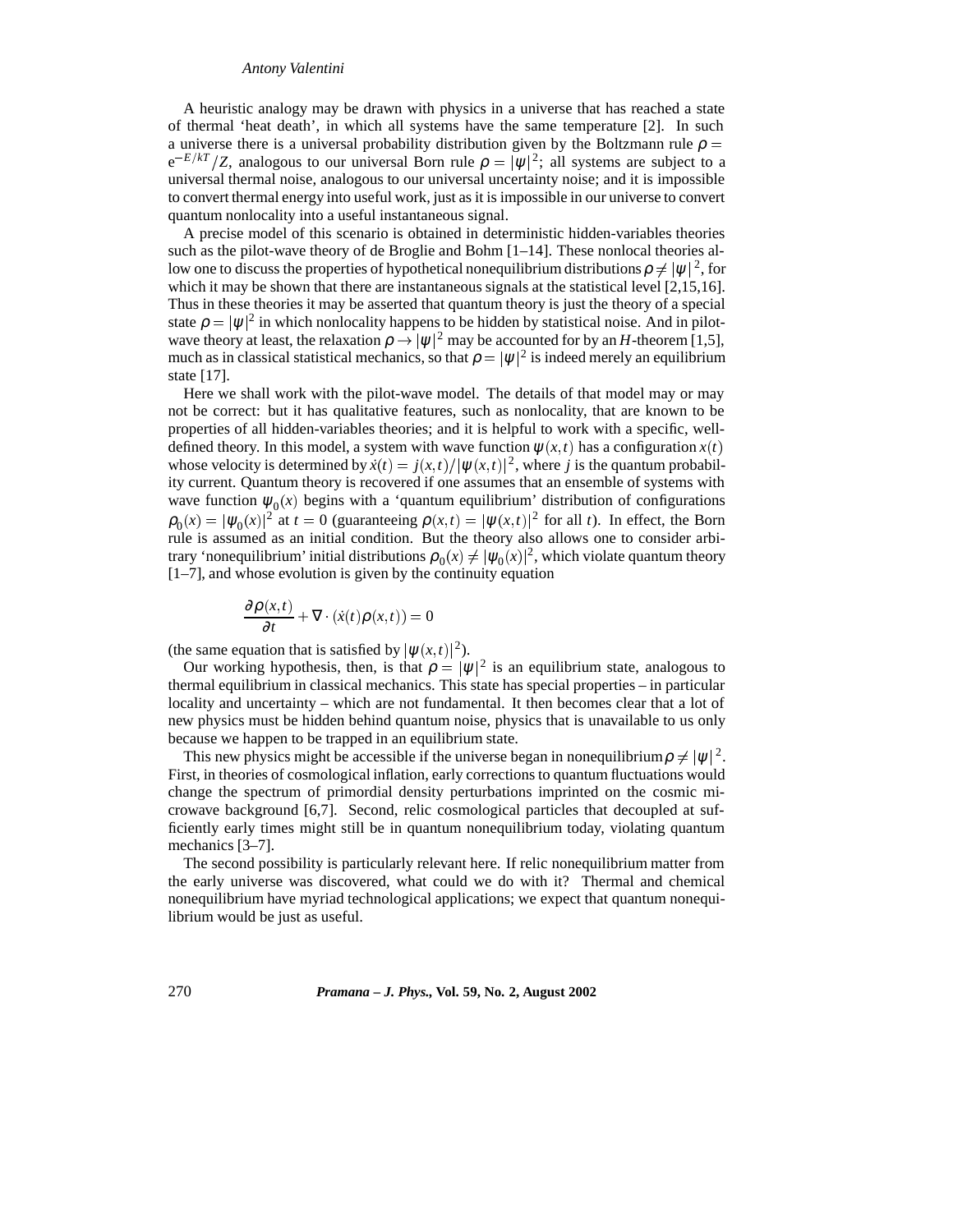# **2. Detection and use of quantum nonequilibrium**

First we need to consider how a nonequilibrium distribution  $\rho \neq |\psi|^2$  might be deduced by statistical analysis of a random sample of relic matter [7].

Consider the unrealistic but simple example of a large number *N* of hydrogen atoms in the ground state  $\psi_{100}(r)$ . Assume they make up a cloud of gas somewhere in space. Because the phase of  $\psi_{100}$  has zero gradient, the de Broglie–Bohm velocity field vanishes, and pilot-wave theory predicts that each electron is at rest relative to its nucleus. We then have a static distribution  $p(r)$ , which may or may not equal the quantum equilibrium distribution  $\rho_{eq}(r) = |\psi_{100}(r)|^2 \propto e^{-2r/a_0}$ . To test this, one could draw a random sample of *N'* atoms (*N'* << *N*) and measure the electron positions. The sample  $r_1, r_2, r_3, \ldots, r_{N'}$  may be used to make statistical inferences about the parent distribution  $\rho(r)$ . In particular, one may estimate the likelihood that  $\rho(r) = \rho_{eq}(r)$ . Should one deduce that, almost certainly, the cloud as a whole has a nonequilibrium distribution  $\rho(r) \neq \rho_{eq}(r)$ , the rest of the cloud may then be used as a resource for new physics.

For example, one could test  $\rho(r)$  via the sample mean  $\bar{r}$ . If  $\rho(r)$  has mean  $\mu$  and variance  $\sigma^2$ , the central limit theorem tells us that for large N' the random variable  $\bar{r}$ has an approximately normal distribution with mean  $\mu$  and variance  $\sigma^2/N'$ . We can then calculate the probability that  $\bar{r}$  differs from  $\mu$ , and we can test the hypothesis that  $\rho(r) = \rho_{eq}(r)$  with  $\mu = \mu_{eq} = (3/2)a_0$ . A standard technique is to compare the probability  $P(\bar{r}|\rho_{eq})$  of obtaining  $\bar{r}$  from a distribution  $\rho_{eq}$  with the probability  $P(\bar{r}|\rho_{noneq})$  of obtaining  $\bar{r}$  from some nonequilibrium distribution  $\rho_{\text{noneq}}$ . One usually refers to  $\bar{P}(\bar{r}|\rho_{\text{eq}})$  and  $P(\bar{r}|\rho_{\text{noneq}})$  as the 'likelihoods' of  $\rho_{\text{eq}}$  and  $\rho_{\text{noneq}}$  respectively, given the sample mean  $\bar{r}$ . If  $P(\bar{r}|\rho_{eq}) \ll P(\bar{r}|\rho_{noneq})$ , one concludes that nonequilibrium is much more likely. Similarly, using standard techniques such as the chi-square test, one may deduce the most likely form of the parent distribution  $\rho(r)$ , which almost certainly applies to the rest of the cloud [18].

In what follows, then, we assume that at  $t = 0$  we have a large number of particles with the same known wave function  $\psi_0(x)$ , and with positions x that have a *known* nonequilibrium distribution  $\rho_0(x) \neq |\psi_0(x)|^2$ .

## **3. Instantaneous signalling**

The most obvious application of such 'non-quantum' matter would be for instantaneous signalling across space [7].

Suppose we take pairs of nonequilibrium particles and prepare each pair in an entangled state  $\psi(x_A, x_B, t_0)$  at time  $t_0$  (by briefly switching on an interaction). Given the details of the preparation, we may use the Schrödinger equation to calculate the evolution of the wave function of each pair, from  $\psi(x_A, x_B, 0) = \psi_0(x_A)\psi_0(x_B)$  at  $t = 0$  to  $\psi(x_A, x_B, t_0)$  at  $t = t_0$ . We then know the de Broglie–Bohm velocity field throughout  $(0, t_0)$ , and so we may use the continuity equation to calculate the evolution of the joint distribution for the pairs from  $\rho(x_A, x_B, 0) = \rho_0(x_A)\rho_0(x_B)$  at  $t = 0$  to  $\rho(x_A, x_B, t_0) \neq |\psi(x_A, x_B, t_0)|^2$  at  $t = t_0$  [19]. We then have the situation discussed in detail elsewhere [2]. The marginal distribution  $\rho_A(x_A, t_0) \equiv \int dx_B \rho(x_A, x_B, t_0)$  at *A* is known, and its subsequent evolution will depend instantaneously on perturbations applied at *B*, however remote *B* may be from *A*. Thus instantaneous signals may be sent from *B* to *A*.

*Pramana – J. Phys.,* **Vol. 59, No. 2, August 2002** 271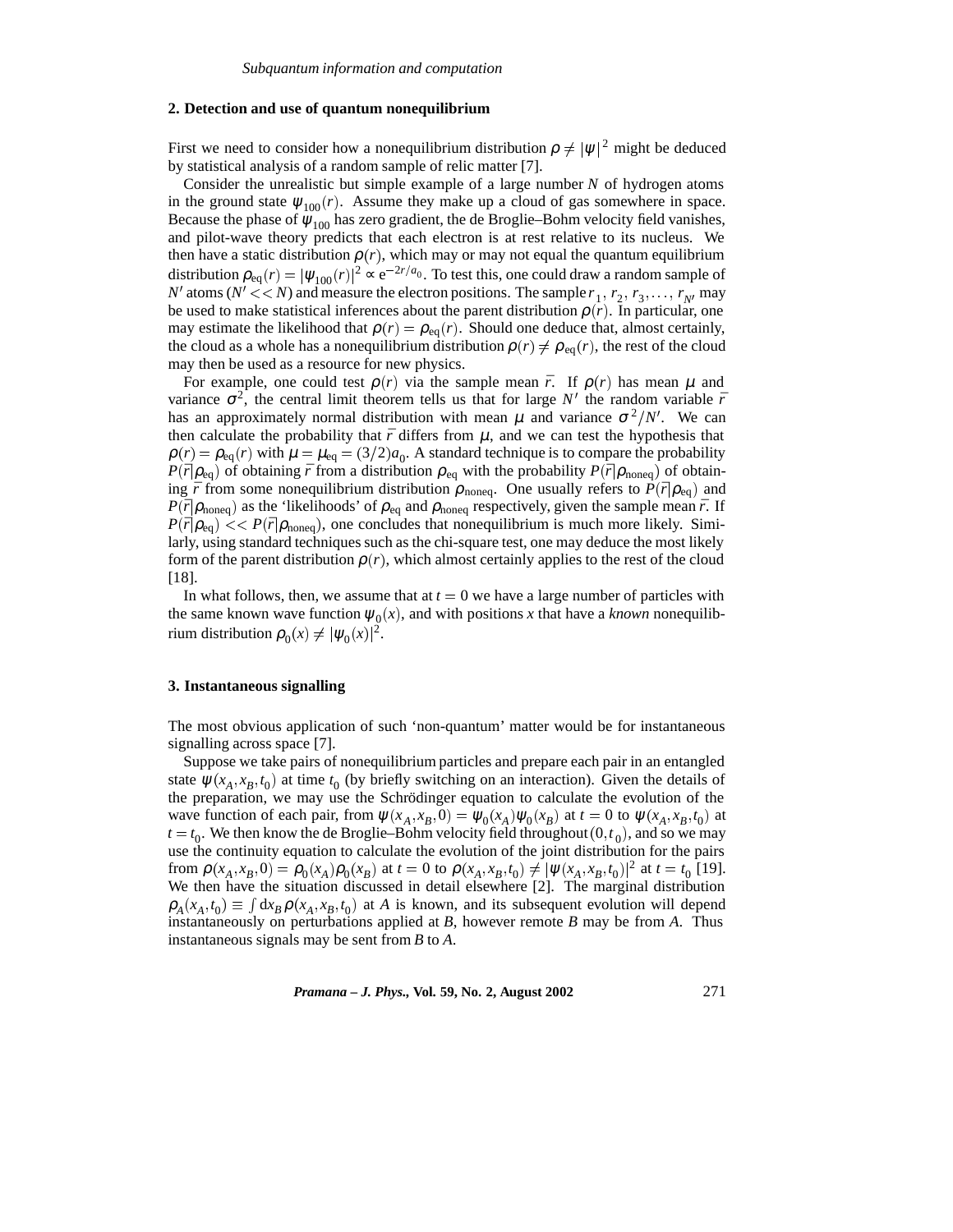It might be thought that superluminal signals would necessarily lead to causal paradoxes. However, it could well be that at the nonlocal hidden-variable level there is a preferred slicing of spacetime, labelled by a time parameter that defines a fundamental causal sequence [3,7,20–22].

# **4. Subquantum measurement**

Let us now consider how our nonequilibrium particles could be used to perform novel measurements on ordinary, equilibrium systems [7].

Assume once again that we have an ensemble of what we shall now call 'apparatus' particles with known wave function  $g_0(y)$  and known *nonequilibrium* distribution  $\pi_0(y) \neq$  $|g_0(y)|^2$ . (The position *y* may be regarded as a 'pointer' position.) And let us now use them to measure the positions of ordinary 'system' particles with known wave function  $\psi_0(x)$ and known *equilibrium* distribution  $\rho_0(x) = |\psi_0(x)|^2$ . We shall see that, if the apparatus distribution  $\pi_0(y)$  were arbitrarily narrow, we could measure the system position  $x_0$  without disturbing the system wavefunction  $\psi_0(x)$ , to arbitrary accuracy, in complete violation of the uncertainty principle.

We shall illustrate the idea with an exactly-solvable model. At  $t = 0$ , we take a system particle and an apparatus particle and switch on an interaction between them described by the Hamiltonian  $\hat{H} = a\hat{x}\hat{p}_y$ , where *a* is a coupling constant and  $p_y$  is the momentum canonically conjugate to *y*. (This is the standard interaction Hamiltonian for an ideal quantum measurement of *x* using the pointer *y*.) For simplicity, we neglect the Hamiltonians of *x* and *y* themselves [23]. For  $t > 0$ , the joint wave function  $\Psi(x, y, t)$  satisfies the Schrödinger equation

$$
\frac{\partial \Psi(x, y, t)}{\partial t} = -ax \frac{\partial \Psi(x, y, t)}{\partial y},
$$

while  $|\Psi(x, y, t)|^2$  obeys the continuity equation

$$
\frac{\partial |\Psi(x, y, t)|^2}{\partial t} + ax \frac{\partial |\Psi(x, y, t)|^2}{\partial y} = 0.
$$

The hidden-variable velocity fields  $\dot{x}$  and  $\dot{y}$  must satisfy

$$
\frac{\partial |\Psi(x, y, t)|^2}{\partial t} + \frac{\partial (|\Psi(x, y, t)|^2 \dot{x})}{\partial x} + \frac{\partial (|\Psi(x, y, t)|^2 \dot{y})}{\partial y} = 0,
$$

from which we deduce the (non-standard) guidance equations  $[24] \dot{x} = 0$ ,  $\dot{y} = ax$  and the de Broglie–Bohm trajectories  $x(t) = x_0, y(t) = y_0 + ax_0t$ .

Now the initial product wave function  $\Psi_0(x, y) = \psi_0(x)g_0(y)$  evolves into the entangled wave function  $\Psi(x, y, t) = \psi_0(x)g_0(y - \alpha x t)$ . In the limit  $\alpha t \to 0$ , we have  $\Psi(x, y, t) \approx$  $\psi_0(x)g_0(y)$  and the system wave function  $\psi_0(x)$  is undisturbed. Yet, no matter how small *at* may be, at the hidden-variable level the 'pointer' position  $y(t) = y_0 + ax_0t$  contains information about the value of  $x_0$  (and of  $x(t) = x_0$ ). And this 'subquantum' information about *x* will be visible to us if the initial pointer distribution  $\pi_0(y)$  is sufficiently narrow.

For consider an ensemble of similar experiments, where *x* and *y* have the initial joint distribution  $P_0(x, y) = |\psi_0(x)|^2 \pi_0(y)$  (equilibrium for *x* and nonequilibrium for *y*). The continuity equation

# 272 *Pramana – J. Phys.,* **Vol. 59, No. 2, August 2002**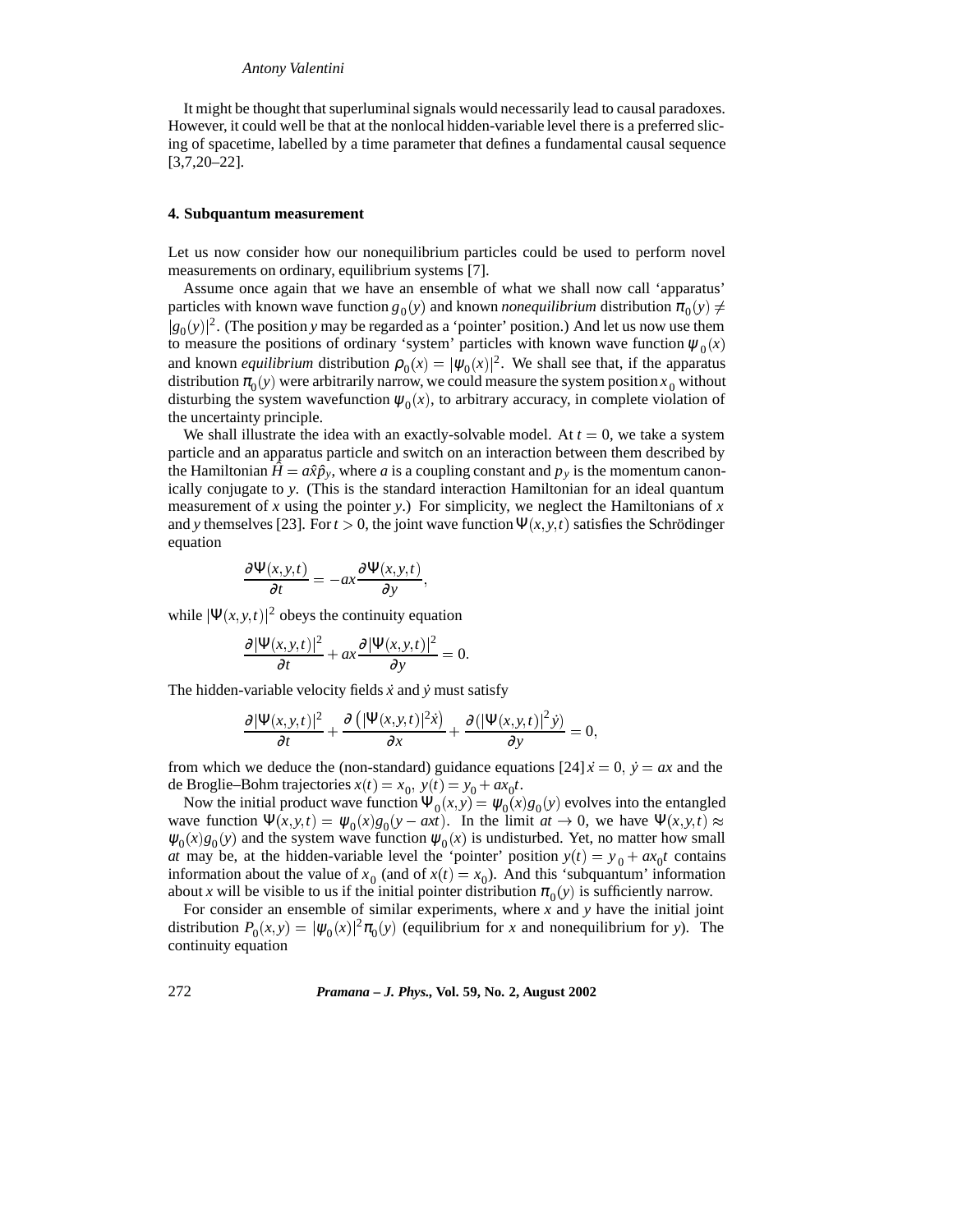*Subquantum information and computation*

$$
\frac{\partial P(x, y, t)}{\partial t} + ax \frac{\partial P(x, y, t)}{\partial y} = 0
$$

implies that at later times  $P(x, y, t) = |\psi_0(x)|^2 \pi_0(y - axt)$ . If  $\pi_0(y)$  is localized – say  $\pi_0(y) \approx$ 0 for  $|y| > w/2$  – then from a standard measurement of *y* we may deduce that *x* lies in the interval  $(y/at - w/2at, y/at + w/2at)$  (so that  $P(x, y, t) \neq 0$ ), where the error margin  $w/2at \rightarrow 0$  as the width  $w \rightarrow 0$ .

Thus, if the nonequilibrium 'apparatus' distribution  $\pi_0(y)$  has an arbitrarily small width  $w$ , then to arbitrary accuracy we may measure the position  $x$  of each equilibrium particle without disturbing the wave function  $\psi_0(x)$  [25].

We have for simplicity considered an exactly-solvable system with an unusual total Hamiltonian. Similar conclusions hold for more standard systems: if the interaction between *x* and *y* is sufficiently weak, then while  $\psi_0(x)$  is hardly disturbed, at the hiddenvariable level *y* generally contains information about  $x -$  information that is visible if *y* has a sufficiently narrow distribution.

Generalizing, if *w* is arbitrarily small, then by a sequence of such measurements, it is clear that for a system particle with arbitrary wave function  $\psi(x,t)$  we can determine the hidden trajectory  $x(t)$  without disturbing  $\psi(x,t)$ , to arbitrary accuracy.

### **5. Distinguishing non-orthogonal quantum states**

In quantum mechanics, non-orthogonal states  $|\psi_1\rangle$ ,  $|\psi_2\rangle$  (with  $\langle \psi_1 | \psi_2 \rangle \neq 0$ ) cannot be distinguished without disturbing them [26]. This theorem breaks down in the presence of nonequilibrium matter [7].

For example, if  $|\psi_1\rangle$ ,  $|\psi_2\rangle$  are distinct initial states of a single spinless particle, then in de Broglie–Bohm theory the velocity fields  $j_1(x,t)/|\psi_1(x,t)|^2$ ,  $j_2(x,t)/|\psi_2(x,t)|^2$  generated by the wave functions  $\psi_1(x,t)$ ,  $\psi_2(x,t)$  will in general be different, even if  $\langle \psi_1 | \psi_2 \rangle =$  $\int dx \psi_1^*(x,0)\psi_2(x,0) \neq 0$ . The hidden-variable trajectories  $x_1(t)$  and  $x_2(t)$  – associated with  $\psi_1(x,t)$  and  $\psi_2(x,t)$  respectively – will generally differ if  $\psi_1(x,0) \neq \psi_2(x,0)$  (even if  $x_1(0) = x_2(0)$ ). Thus, a subquantum measurement of the particle trajectory (even over a short time) would generally enable us to distinguish the quantum states  $|\psi_1\rangle$  and  $|\psi_2\rangle$ without disturbing them, to arbitrary accuracy.

# **6. Eavesdropping on quantum key distribution**

Alice and Bob want to share a secret sequence of bits that will be used as a key for cryptography. During distribution of the key between them, they must be able to detect any eavesdropping by Eve. Three protocols for quantum key distribution – BB84 [27], B92 [28], and E91 (or EPR) [29] – are known to be secure against classical or quantum attacks (that is, against eavesdropping based on classical or quantum physics) [30]. But these protocols are *not* secure against a 'subquantum' attack [7].

Both BB84 and B92 rely on the impossibility of distinguishing non-orthogonal quantum states without disturbing them. In BB84, Alice sends Bob a random sequence of spin-1/2 states  $|+z\rangle$ ,  $|-z\rangle$ ,  $|+x\rangle$ ,  $|-x\rangle$ , while in B92 she sends a random sequence of arbitrary non-orthogonal states  $|u_0\rangle$ ,  $|u_1\rangle$  (the states being subjected to appropriate random measurements by Bob). In each case the sequence is chosen by Alice. But if Eve possesses

*Pramana – J. Phys.,* **Vol. 59, No. 2, August 2002** 273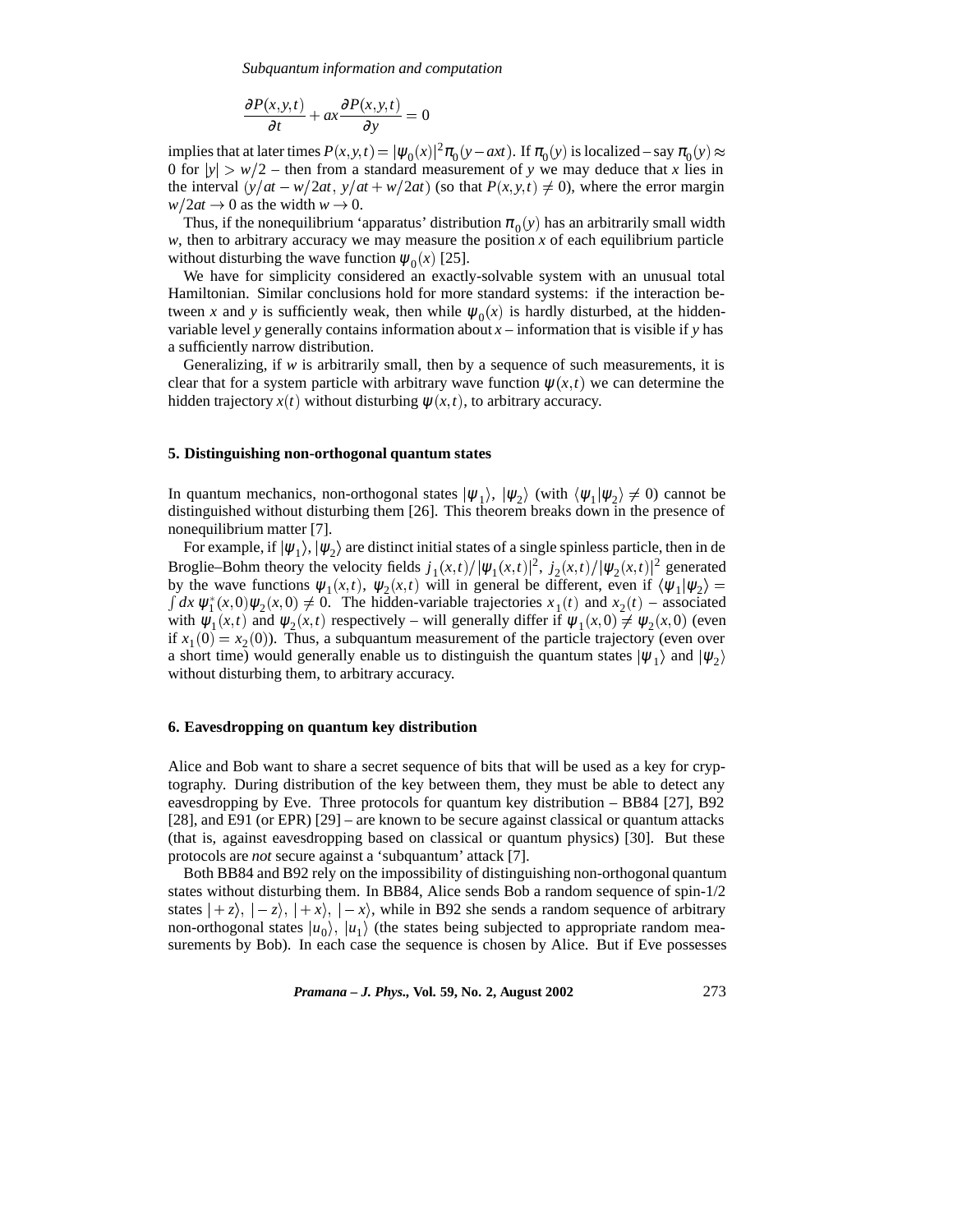#### *Antony Valentini*

non-quantum matter with an arbitrarily narrow nonequilibrium distribution, she may identify the states sent by Alice without disturbing them, to arbitrary accuracy, and so read the supposedly secret key. (For B92,  $|u_0\rangle$ ,  $|u_1\rangle$  could be states of a spinless particle with wavefunctions  $\psi_0(x,t)$ ,  $\psi_1(x,t)$ , which Eve may distinguish by monitoring the hidden-variable trajectories. Similarly for BB84 – though for spin-1/2 states one must consider pilot-wave theory for two-component wave functions [7,10].)

E91 is particularly interesting for it relies on the completeness of quantum theory – that is, on the assumption that there are no hidden 'elements of reality'. Pairs of spin-1/2 particles in the singlet state are shared by Alice and Bob, who perform spin measurements along random axes. For coincident axes the same bit sequence is generated at each wing, by apparently random quantum outcomes. 'The eavesdropper cannot elicit any information from the particles while in transit... because there is no information encoded there' [29]. But our Eve has access to information outside the domain of quantum theory. She can measure the particle positions while in transit, without disturbing the wave function, and so *predict* the outcomes of spin measurements at the two wings (for the publicly-announced axes) [31]. Thus Eve is able to predict the key shared by Alice and Bob.

# **7. Outpacing quantum computation**

Quantum theory allows parallel Turing-type computations to occur in different branches of the state vector for a single computer [32]. However, owing to the effective collapse that occurs under measurement, an experimenter is able to access only one result; the outputs of the other computations are lost. Of course, by clever use of entanglement and interference, one can make quantum computation remarkably efficient for certain special problems. But in general, what at first sight seems to be a massive increase in computational power is not, in fact, realized in practice.

All the results of a parallel quantum computation could be read, however, if we had access to nonequilibrium matter with a very narrow distribution [3,7].

Each result could be encoded in an integer  $n$ , and stored as an energy eigenvalue  $E_n$  for a single spinless particle (a component of the computer). At the end of the computation the particle wave function will be a superposition

$$
\psi(x,t) = \sum_{n \in S} \phi_n(x) e^{-iE_n t}
$$

of *N* energy eigenfunctions  $\phi_n(x)$ , where *S* is an *unknown* set of *N* quantum numbers. (We assume a Hamiltonian  $\hat{H} = \hat{p}^2/2 + V(\hat{x})$ , where the mass  $m = 1$  and  $\hbar = 1$ .) In standard quantum theory an energy measurement for the particle yields just one value *E <sup>n</sup>*. To find out what other eigenvalues are present, one would have to run the whole computation many times – to produce an ensemble of copies of the same wave function – and repeat the energy measurement for each. And so one may as well just run many computations on a single classical computer, one after the other.

But the hidden-variable particle trajectory  $x(t)$  – determined by  $\dot{x}(t) = j/|\psi|^2$  or  $\dot{x} =$  $\text{Im}(\nabla \psi/\psi)$  – contains information about all the modes in the superposition (provided the  $\phi_n(x)$  overlap in space). If we had a sample of nonequilibrium matter with a very narrow distribution, we could use it to measure  $x(t)$  without disturbing  $\psi(x,t)$ . We could then read the set *S* of quantum numbers: having measured the values of  $x(t)$ ,  $\dot{x}(t)$  at *N* times

274 *Pramana – J. Phys.,* **Vol. 59, No. 2, August 2002**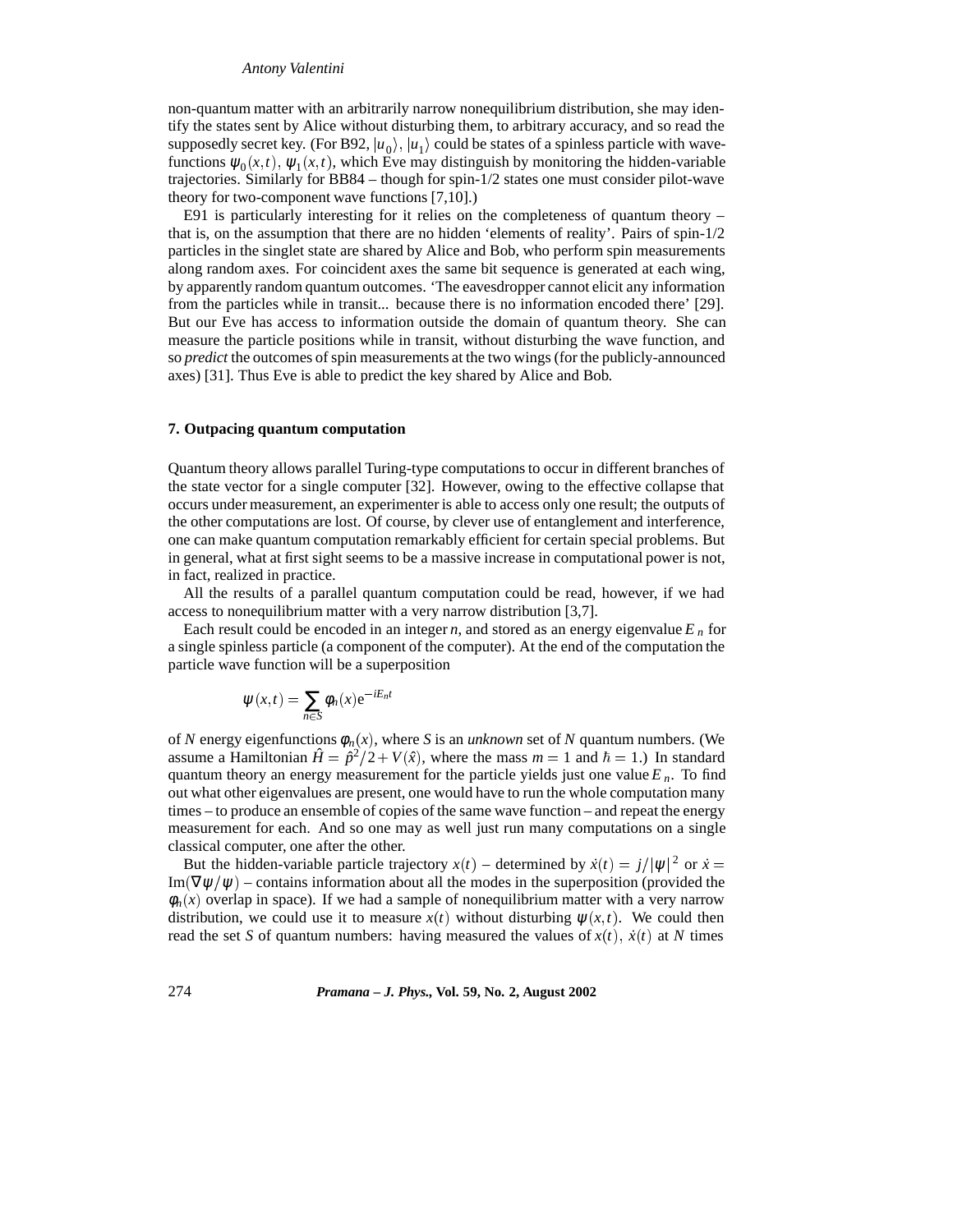$t = t_1, t_2, \dots, t_N$ , the equation  $\dot{x} = \text{Im}(\nabla \psi / \psi)$  may be solved for the *N* quantum numbers *n* [33]. Thus we could read the results of all *N* arbitrarily long parallel computations (at the price of solving *N* simultaneous equations), even though the computer has been run only once.

By combining subquantum measurements with quantum algorithms, we could solve NPcomplete problems in polynomial time, and so outpace all known quantum (or classical) algorithms [7].

To see this, consider the computational enhancement noted by Abrams and Lloyd in nonlinear quantum mechanics [34]. Let a quantum (equilibrium) computer begin with  $n+1$ qubits in the state  $|00 \dots 0\rangle$  and apply the Hadamard gate *H* (which maps  $|0\rangle \rightarrow (|0\rangle +$  $|1\rangle/\sqrt{2}$ ,  $|1\rangle \rightarrow (|0\rangle - |1\rangle)/\sqrt{2}$  to each of the first *n* qubits to produce  $(1/\sqrt{2^n})\sum_{x} |x, 0\rangle$ , where the *n*-bit 'input' *x* ranges from 00  $\ldots$  0 to 11  $\ldots$  1 (or from 0 to 2<sup>*n*</sup> - 1). Then use an 'oracle' or 'black box' to calculate – in parallel – a function  $f(x) = 0$  or 1, whose value is stored in the last qubit, producing  $(1/\sqrt{2^n}) \sum_{x} |x, f(x)\rangle$ . Applying *H* again to each of the first *n* qubits produces a state containing the term  $(1/2^n) \sum_{x} |00 \dots 0, f(x)|$ . If upon quantum measurement of the first *n* qubits we obtain  $|00 \dots 0\rangle$ , the total effective state becomes  $|00 \dots 0\rangle \otimes |\psi\rangle$  where  $|\psi\rangle \propto |0\rangle(2^n - s)/2^n + |1\rangle s/2^n$  and *s* is the number of inputs *x* such that  $f(x) = 1$  (the total number of inputs being  $2^n$ ) [35]. As Abrams and Lloyd point out, we could solve NP-complete problems if we could distinguish between  $s = 0$  and  $s > 0$  for the state  $|\psi\rangle$  of the last qubit. This could be accomplished by nonlinear evolution, in which non-orthogonal states evolve into (distinguishable) orthogonal ones [34]. But equally, non-orthogonal qubits could be distinguished using our nonequilibrium matter. Here, the de Broglie–Bohm trajectory  $x(t)$  of an equilibrium particle guided by  $\psi(x,t) = \langle x | \psi(t) \rangle$  will in general be sensitive to the value of *s*, which may therefore be read by a subquantum measurement of  $x(t)$  [7].

# **8. Conclusion**

We have argued that immense physical resources are hidden from us by quantum noise, and that we will be unable to access those resources only for as long as we are trapped in the 'quantum heat death' – a state in which all systems are subject to the noise associated with the Born probability distribution  $\rho = |\psi|^2$ .

It is clear that hidden-variables theories offer a radically different perspective on quantum information theory. In such theories, a huge amount of 'subquantum information' is hidden from us simply because we happen to live in a time and place where the hidden variables have a certain 'equilibrium' distribution. As we have mentioned, nonequilibrium instantaneous signals occur not only in pilot-wave theory but in *any* deterministic hiddenvariables theory [15,16]. And in pilot-wave theory at least, we have shown that the security of quantum cryptography depends on our being trapped in quantum equilibrium; and, that nonequilibrium would unleash computational resources far more powerful than those of quantum computers.

Some might prefer to regard this work as showing how the principles of quantum information theory depend on a particular axiom of quantum theory – the Born rule  $\rho = |\psi|^2$ . (One might also consider the role of the axiom of linear evolution [34,36].)

But if one takes hidden-variables theories seriously as physical theories of Nature, one can hardly escape the conclusion that we just happen to be confined to a particular state in

*Pramana – J. Phys.,* **Vol. 59, No. 2, August 2002** 275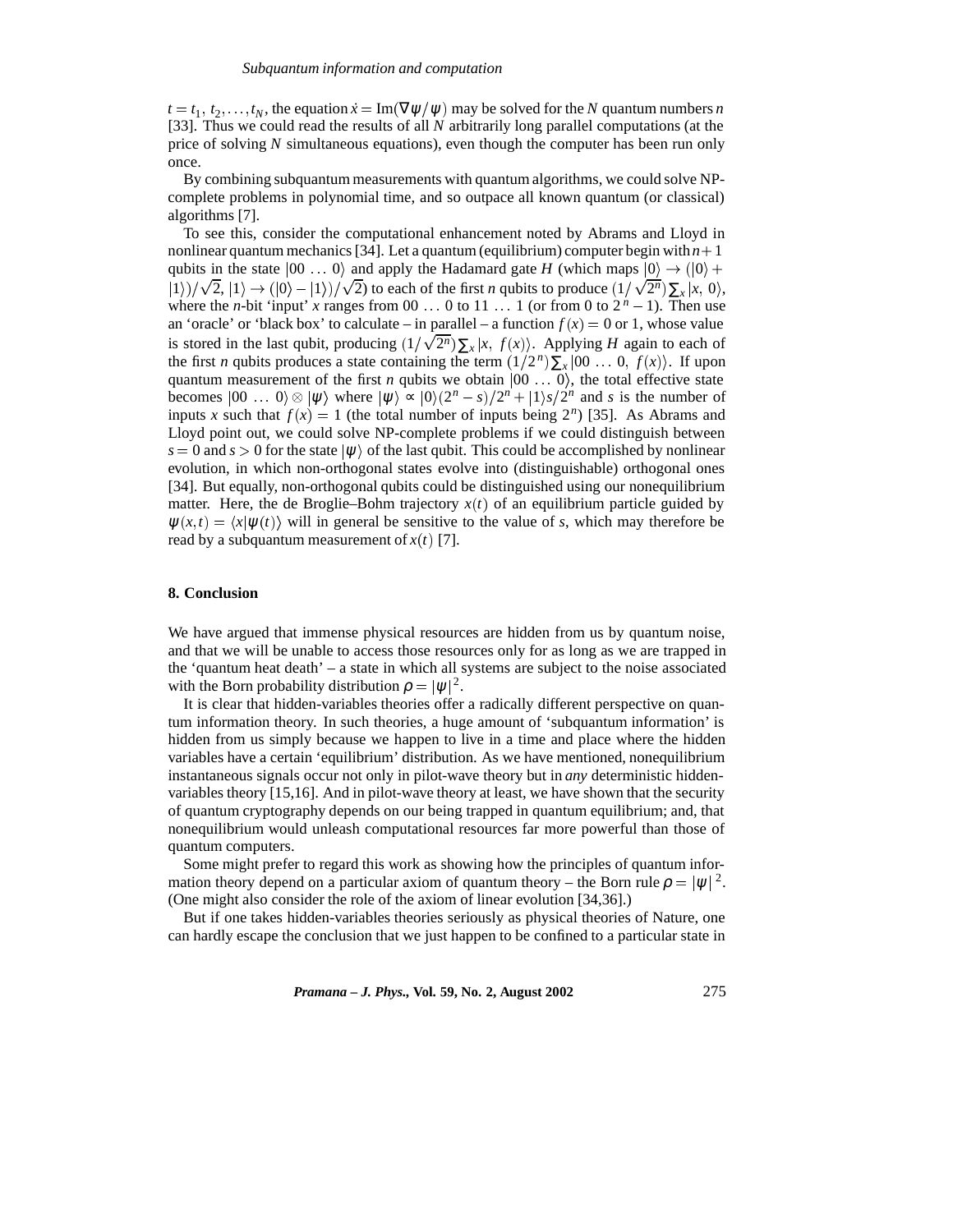## *Antony Valentini*

which our powers are limited by an all-pervading statistical noise. It then seems important to search for violations  $\rho \neq |\psi|^2$  of the Born rule [3–7].

# **Acknowledgement**

This work was supported by the Jesse Phillips Foundation.

# **References**

- [1] A Valentini, *Phys. Lett.* **A156**, 5 (1991)
- [2] A Valentini, *Phys. Lett.* **A158**, 1 (1991)
- [3] A Valentini, Ph.D. thesis (International School for Advanced Studies, Trieste, Italy, 1992)
- [4] A Valentini, in *Bohmian mechanics and quantum theory: an appraisal* edited by J T Cushing *et al* (Kluwer, Dordrecht, 1996)
- [5] A Valentini, in *Chance in physics: foundations and perspectives* edited by J Bricmont *et al* (Springer, Berlin, 2001) (quant-ph/0104067)
- [6] A Valentini, *Int. J. Mod. Phys. A* (forthcoming)
- [7] A Valentini, *Pilot-wave theory of physics and cosmology* (Cambridge University Press, Cambridge) (forthcoming)
- [8] L de Broglie, in *Electrons et Photons: Rapports et Discussions du Cinqui` ´ eme Conseil de Physique*, edited by J Bordet (Gauthier-Villars, Paris, 1928) English translation: G Bacciagaluppi and A Valentini, *Electrons and photons: The proceedings of the fifth solvay Congress* (Cambridge University Press, Cambridge) (forthcoming)
- [9] D Bohm, *Phys. Rev.* **85**, 166 and 180 (1952)
- [10] J S Bell, *Speakable and unspeakable in quantum mechanics* (Cambridge University Press, Cambridge, 1987)
- [11] P Holland, *The quantum theory of motion: An account of the de Broglie–Bohm causal interpretation of quantum mechanics* (Cambridge University Press, Cambridge, 1993)
- [12] D Bohm and B J Hiley, *The undivided universe: An ontological interpretation of quantum theory* (Routledge, London, 1993)
- [13] J T Cushing, *Quantum mechanics: Historical contingency and the Copenhagen hegemony* (University of Chicago Press, Chicago, 1994)
- [14] *Bohmian mechanics and quantum theory: An appraisal* edited by J T Cushing *et al* (Kluwer, Dordrecht, 1996)
- [15] A Valentini, *Phys. Lett.* **297**, 273 (2002) (quant-ph/0106098)
- [16] A Valentini, in *Modality, probability, and Bell's theorems* edited by T Placek and J Butterfield (Kluwer, Dordrecht, 2002) (quant-ph/0112151)
- [17] Other authors tend to consider pilot-wave theory in equilibrium alone. This is like considering classical mechanics only in thermal equilibrium
- [18] The same reasoning applies if the parent distribution is time-dependent: if the sampling is done at time  $t_0$ , and statistical analysis favours a distribution  $\rho(r, t_0)$  at  $t_0$ , then the most likely distribution at later times may be calculated by integrating the continuity equation
- [19] If the velocity field does not vary too rapidly in configuration space and the time interval  $(0, t_0)$ is not inordinately long, relaxation to equilibrium will not be significant
- [20] D Bohm and B J Hiley, *Found. Phys.* **14**, 255 (1984)
- [21] A Valentini, *Phys. Lett.* **A228**, 215 (1997)